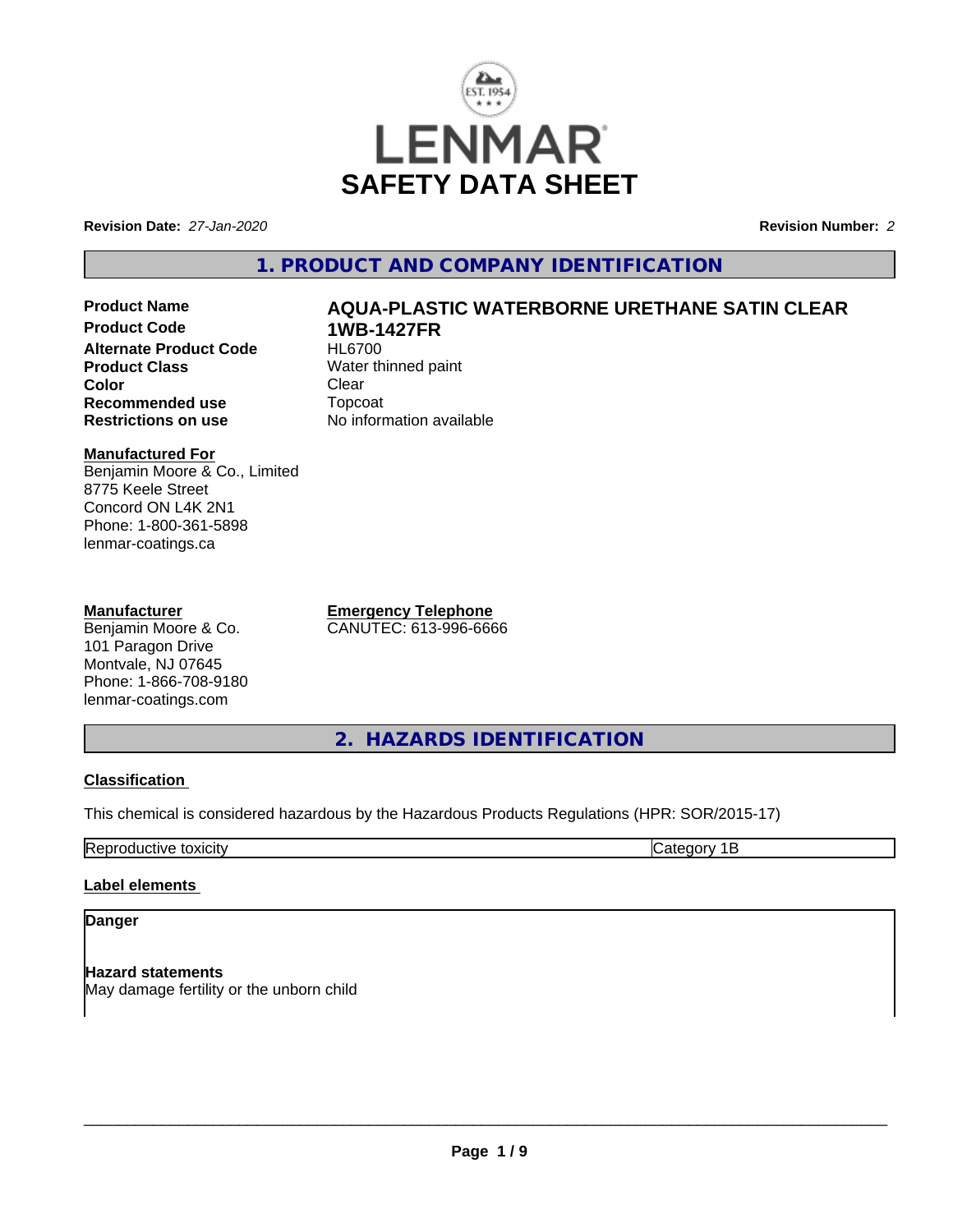

**Appearance** liquid **Odor in the original of the original of the original of the original of the original of the original of the original of the original of the original of the original of the original of the original of t** 

#### **Precautionary Statements - Prevention**

Obtain special instructions before use Do not handle until all safety precautions have been read and understood Use personal protective equipment as required

#### **Precautionary Statements - Response**

IF exposed or concerned: Get medical advice/attention

#### **Precautionary Statements - Storage**

Store locked up

#### **Precautionary Statements - Disposal**

Dispose of contents/container to an approved waste disposal plant

#### **Other information**

No information available

## **3. COMPOSITION INFORMATION ON COMPONENTS**

\_\_\_\_\_\_\_\_\_\_\_\_\_\_\_\_\_\_\_\_\_\_\_\_\_\_\_\_\_\_\_\_\_\_\_\_\_\_\_\_\_\_\_\_\_\_\_\_\_\_\_\_\_\_\_\_\_\_\_\_\_\_\_\_\_\_\_\_\_\_\_\_\_\_\_\_\_\_\_\_\_\_\_\_\_\_\_\_\_\_\_\_\_

| <b>Chemical name</b>                                                              | CAS No.        | Weight-%      | <b>Hazardous Material</b><br>registry number<br>(HMIRA registry #) | Date HMIRA filed and<br>Information Review Act date exemption granted<br>(if applicable) |
|-----------------------------------------------------------------------------------|----------------|---------------|--------------------------------------------------------------------|------------------------------------------------------------------------------------------|
| Diethylene glycol monomethyl<br>ether                                             | $111 - 77 - 3$ | $-5%$         |                                                                    |                                                                                          |
| Propylene glycol                                                                  | 57-55-6        | - 5%          |                                                                    |                                                                                          |
| Propanoic acid, 2-methyl-,<br>monoester with<br>  2,2,4-trimethyl-1,3-pentanediol | 25265-77-4     | - 5%          |                                                                    |                                                                                          |
| 1-Methyl-2-pyrrolidinone                                                          | 872-50-4       | $-5%$         |                                                                    |                                                                                          |
| Ammonia                                                                           | 7664-41-7      | $0.1 - 0.25%$ |                                                                    |                                                                                          |

\*The exact percentage (concentration) of composition has been withheld as a trade secret

# **4. FIRST AID MEASURES**

**General Advice If symptoms persist, call a physician. Show this safety data** If symptoms persist, call a physician. Show this safety data sheet to the doctor in attendance.

**Eye Contact Exercise 20 All 20 All 20 All 20 All 20 All 20 All 20 All 20 All 20 All 20 All 20 All 20 All 20 All 20 All 20 All 20 All 20 All 20 All 20 All 20 All 20 All 20 All 20 All 20 All 20 All 20 All 20 All 20 All 20**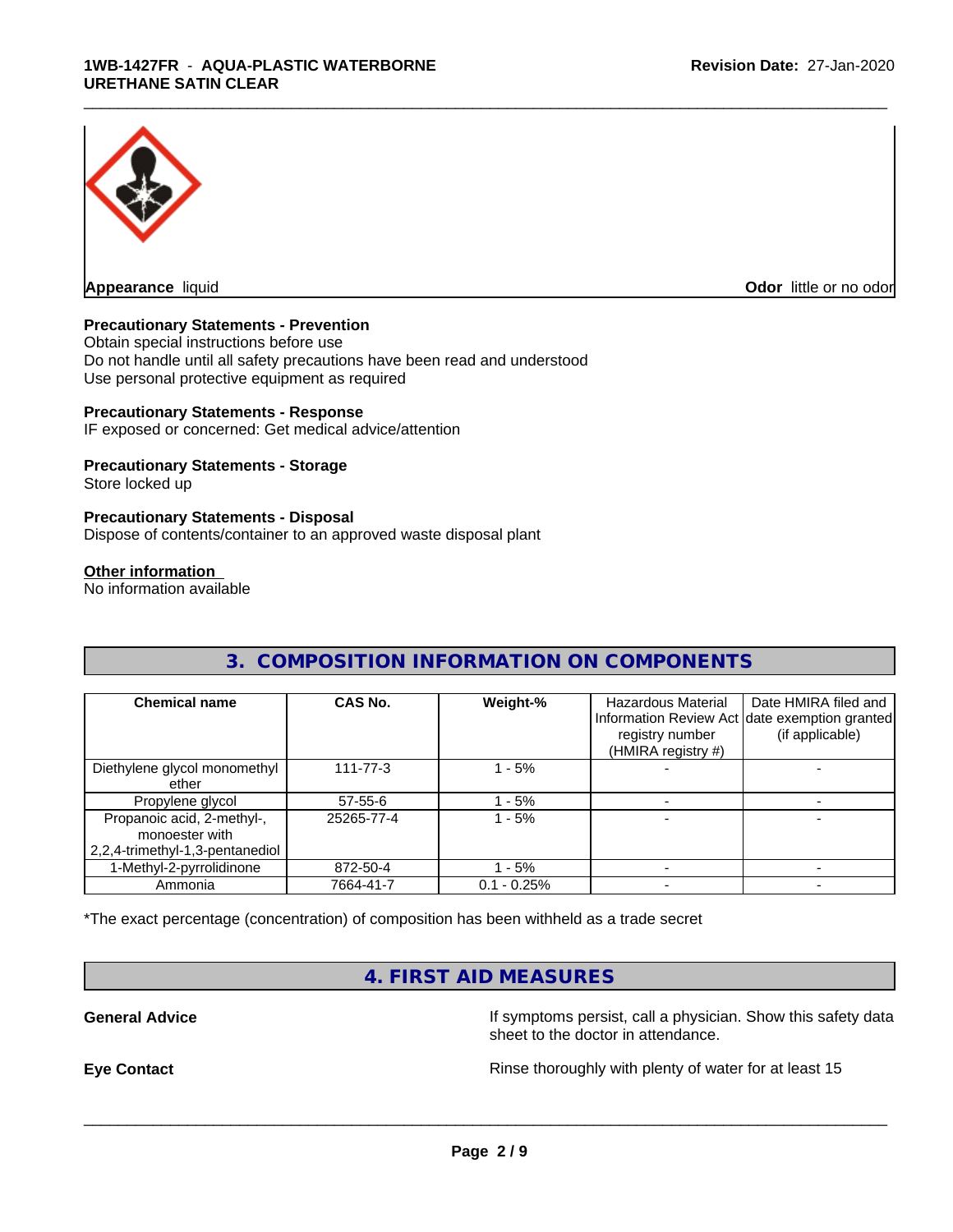|                                        | minutes and consult a physician.                                                                         |
|----------------------------------------|----------------------------------------------------------------------------------------------------------|
| <b>Skin Contact</b>                    | Wash off immediately with soap and plenty of water while<br>removing all contaminated clothes and shoes. |
| <b>Inhalation</b>                      | Move to fresh air. If symptoms persist, call a physician.                                                |
| Ingestion                              | Clean mouth with water and afterwards drink plenty of<br>water. Consult a physician if necessary.        |
| <b>Most Important Symptoms/Effects</b> | None known.                                                                                              |
| <b>Notes To Physician</b>              | Treat symptomatically.                                                                                   |
|                                        |                                                                                                          |

\_\_\_\_\_\_\_\_\_\_\_\_\_\_\_\_\_\_\_\_\_\_\_\_\_\_\_\_\_\_\_\_\_\_\_\_\_\_\_\_\_\_\_\_\_\_\_\_\_\_\_\_\_\_\_\_\_\_\_\_\_\_\_\_\_\_\_\_\_\_\_\_\_\_\_\_\_\_\_\_\_\_\_\_\_\_\_\_\_\_\_\_\_

**5. FIRE-FIGHTING MEASURES**

| <b>Suitable Extinguishing Media</b>                                              | Use extinguishing measures that are appropriate to local<br>circumstances and the surrounding environment.                                   |
|----------------------------------------------------------------------------------|----------------------------------------------------------------------------------------------------------------------------------------------|
| Protective equipment and precautions for firefighters                            | As in any fire, wear self-contained breathing apparatus<br>pressure-demand, MSHA/NIOSH (approved or equivalent)<br>and full protective gear. |
| <b>Specific Hazards Arising From The Chemical</b>                                | Closed containers may rupture if exposed to fire or<br>extreme heat.                                                                         |
| Sensitivity to mechanical impact                                                 | No                                                                                                                                           |
| Sensitivity to static discharge                                                  | No.                                                                                                                                          |
| <b>Flash Point Data</b><br>Flash point (°F)<br>Flash Point (°C)<br><b>Method</b> | Not applicable<br>Not applicable<br>Not applicable                                                                                           |
| <b>Flammability Limits In Air</b>                                                |                                                                                                                                              |
| Lower flammability limit:<br><b>Upper flammability limit:</b>                    | Not applicable<br>Not applicable                                                                                                             |
| Health: 2<br><b>NFPA</b><br>Flammability: 0                                      | <b>Instability: 0</b><br>Special: Not Applicable                                                                                             |
| <b>NFPA Legend</b><br>0 - Not Hazardous<br>1 - Slightly                          |                                                                                                                                              |

- 
- 2 Moderate
- 3 High

4 - Severe

*The ratings assigned are only suggested ratings, the contractor/employer has ultimate responsibilities for NFPA ratings where this system is used.*

*Additional information regarding the NFPA rating system is available from the National Fire Protection Agency (NFPA) at www.nfpa.org.*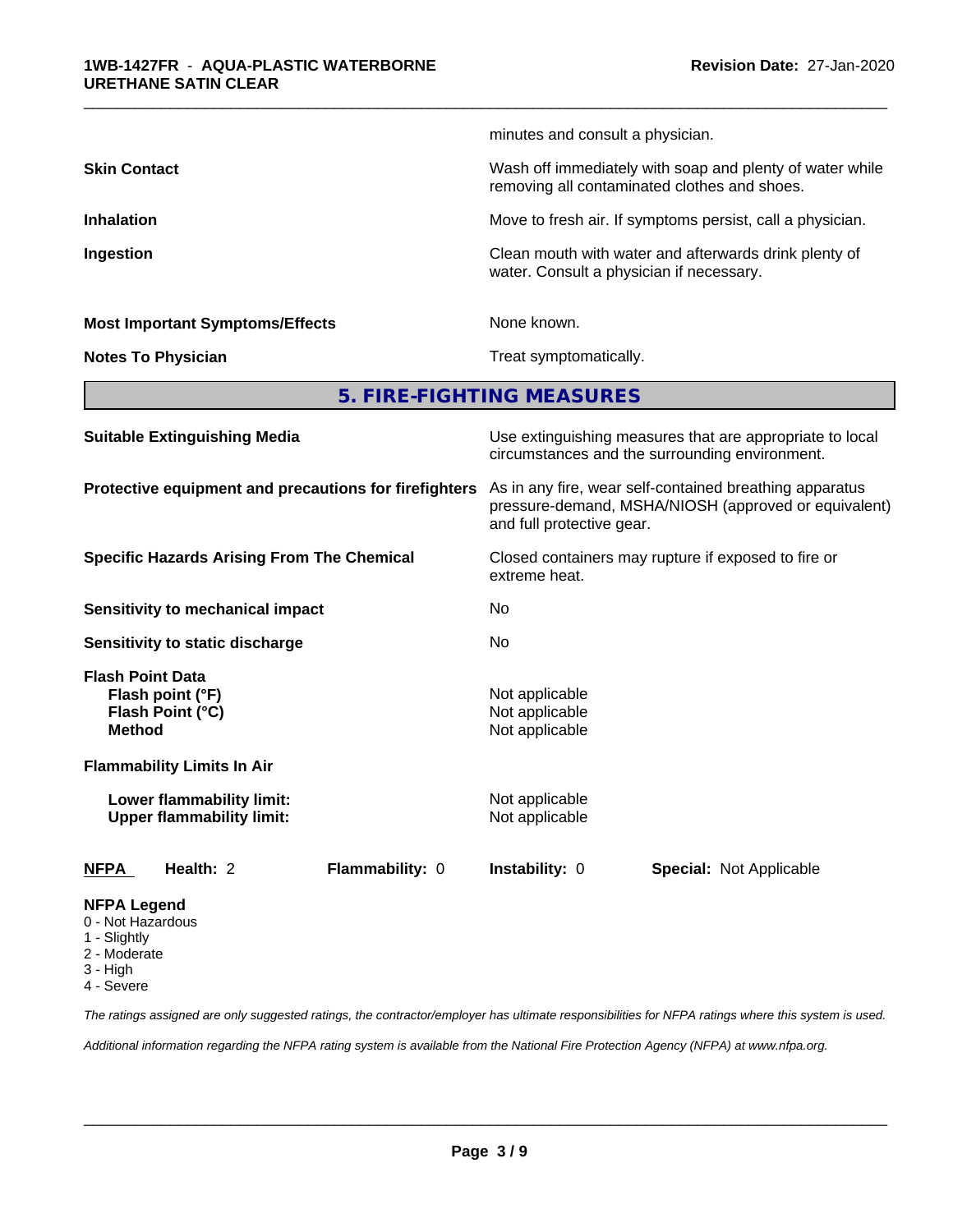# **6. ACCIDENTAL RELEASE MEASURES**

\_\_\_\_\_\_\_\_\_\_\_\_\_\_\_\_\_\_\_\_\_\_\_\_\_\_\_\_\_\_\_\_\_\_\_\_\_\_\_\_\_\_\_\_\_\_\_\_\_\_\_\_\_\_\_\_\_\_\_\_\_\_\_\_\_\_\_\_\_\_\_\_\_\_\_\_\_\_\_\_\_\_\_\_\_\_\_\_\_\_\_\_\_

**Personal Precautions Avoid contact with skin, eyes and clothing. Ensure** Avoid contact with skin, eyes and clothing. Ensure adequate ventilation.

**Other Information Determines According to the Prevent further leakage or spillage if safe to do so.** 

**Environmental precautions** See Section 12 for additional Ecological Information.

**Methods for Cleaning Up Example 20 Soak** up with inert absorbent material. Sweep up and shovel into suitable containers for disposal.

#### **7. HANDLING AND STORAGE**

**Handling Handling Avoid contact with skin, eyes and clothing. Avoid breathing** vapors, spray mists or sanding dust. In case of insufficient ventilation, wear suitable respiratory equipment.

**Storage Keep container tightly closed. Keep out of the reach of Keep** container tightly closed. Keep out of the reach of children.

**Incompatible Materials Incompatible Materials No information available** 

**8. EXPOSURE CONTROLS/PERSONAL PROTECTION**

#### **Exposure Limits**

| <b>Chemical name</b>     | <b>ACGIH TLV</b> | <b>Alberta</b>             | <b>British Columbia</b> | <b>Ontario</b>             | Quebec                        |
|--------------------------|------------------|----------------------------|-------------------------|----------------------------|-------------------------------|
| Propylene glycol         | N/E              | N/E                        | N/E                     | 10 mg/m $3$ - TWA          | N/E                           |
|                          |                  |                            |                         | 50 ppm - TWA               |                               |
|                          |                  |                            |                         | 155 mg/m $3$ - TWA         |                               |
| 1-Methyl-2-pyrrolidinone | N/E              | N/E                        | N/E                     | $400 \text{ ma/m}^3$ - TWA | N/E                           |
| Ammonia                  | STEL: 35 ppm     | 25 ppm - TWA               | 25 ppm - TWA            | 25 ppm - TWA               | 25 ppm - TWAEV                |
|                          | TWA: 25 ppm      | 17 mg/m $3$ - TWA          | 35 ppm - STEL           | 35 ppm - STEL              | 17 mg/m $3$ - TWAEV           |
|                          |                  | 35 ppm - STEL              |                         |                            | 35 ppm - STEV                 |
|                          |                  | $24 \text{ mg/m}^3$ - STEL |                         |                            | 24 mg/m <sup>3</sup> - $STEV$ |

#### **Legend**

ACGIH - American Conference of Governmental Industrial Hygienists Alberta - Alberta Occupational Exposure Limits British Columbia - British Columbia Occupational Exposure Limits Ontario - Ontario Occupational Exposure Limits Quebec - Quebec Occupational Exposure Limits N/E - Not established

**Personal Protective Equipment Eye/Face Protection** Safety glasses with side-shields.

**Engineering Measures Engineering Measures Engineering Measures Ensure adequate ventilation, especially in confined areas.** 

**Skin Protection Protection Protective gloves and impervious clothing. Respiratory Protection In operations where exposure limits are exceeded, use a** NIOSH approved respirator that has been selected by a technically qualified person for the specific work conditions. When spraying the product or applying in confined areas, wear a NIOSH approved respirator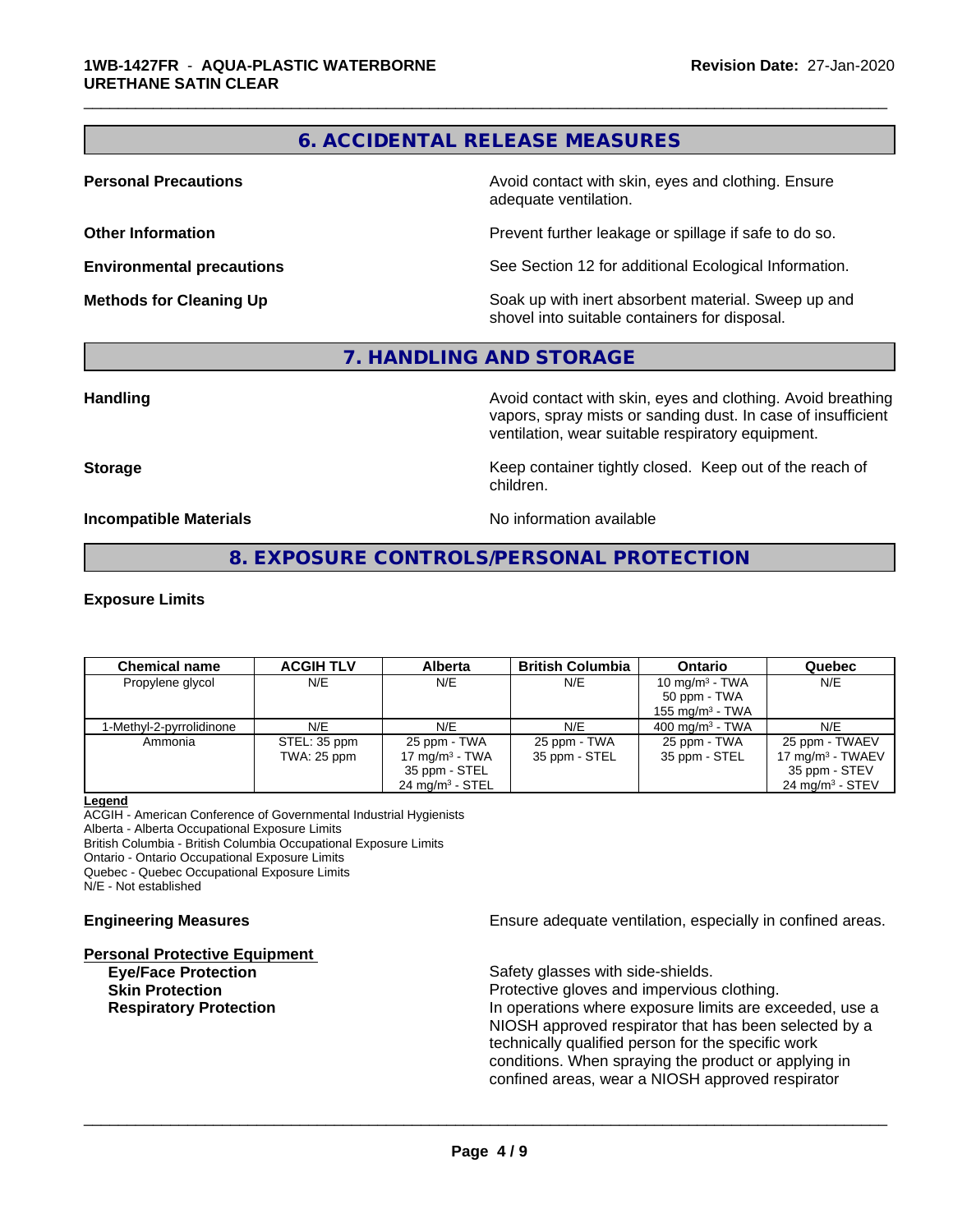specified for paint spray or organic vapors.

\_\_\_\_\_\_\_\_\_\_\_\_\_\_\_\_\_\_\_\_\_\_\_\_\_\_\_\_\_\_\_\_\_\_\_\_\_\_\_\_\_\_\_\_\_\_\_\_\_\_\_\_\_\_\_\_\_\_\_\_\_\_\_\_\_\_\_\_\_\_\_\_\_\_\_\_\_\_\_\_\_\_\_\_\_\_\_\_\_\_\_\_\_

**Hygiene Measures Avoid contact with skin, eyes and clothing. Remove and Avoid contact with skin, eyes and clothing. Remove and Avoid contact with skin, eyes and clothing. Remove and** wash contaminated clothing before re-use. Wash thoroughly after handling.

#### **9. PHYSICAL AND CHEMICAL PROPERTIES**

**Appearance** liquid **Odor** little or no odor **Odor Threshold** No information available **Density (lbs/gal)** 8.4 - 8.8 **Specific Gravity** 1.00 - 1.05 **pH**  $\blacksquare$ **Viscosity (cps)** No information available **Solubility(ies)** No information available **Water solubility** No information available **Evaporation Rate Evaporation Rate No information available Vapor pressure** No information available **No information available Vapor density No information available No information available Wt. % Solids** 25 - 35 **Vol. % Solids Wt. % Volatiles** 65 - 75 **Vol. % Volatiles** 70 - 80 **VOC Regulatory Limit (g/L)** < 350 **Boiling Point (°F)** 212 **Boiling Point**  $(^{\circ}C)$  100 **Freezing point (°F)** 32 **Freezing Point (°C)** 0 **Flash point (°F)** Not applicable **Flash Point (°C)** Not applicable **Method** Not applicable<br> **Flammability (solid, gas)** Not applicable Not applicable **Flammability** (solid, gas) **Upper flammability limit:** Not applicable **Lower flammability limit:**<br> **Autoignition Temperature (°F)** Not applicable havailable **Autoignition Temperature (°F) Autoignition Temperature (°C)** No information available **Decomposition Temperature (°F)** No information available **Decomposition Temperature (°C)**<br> **Partition coefficient**<br> **Partition coefficient**<br> **No** information available

# **No information available**

# **10. STABILITY AND REACTIVITY**

| <b>Reactivity</b>                       | Not Applicable                           |
|-----------------------------------------|------------------------------------------|
| <b>Chemical Stability</b>               | Stable under normal conditions.          |
| <b>Conditions to avoid</b>              | Prevent from freezing.                   |
| <b>Incompatible Materials</b>           | No materials to be especially mentioned. |
| <b>Hazardous Decomposition Products</b> | None under normal use.                   |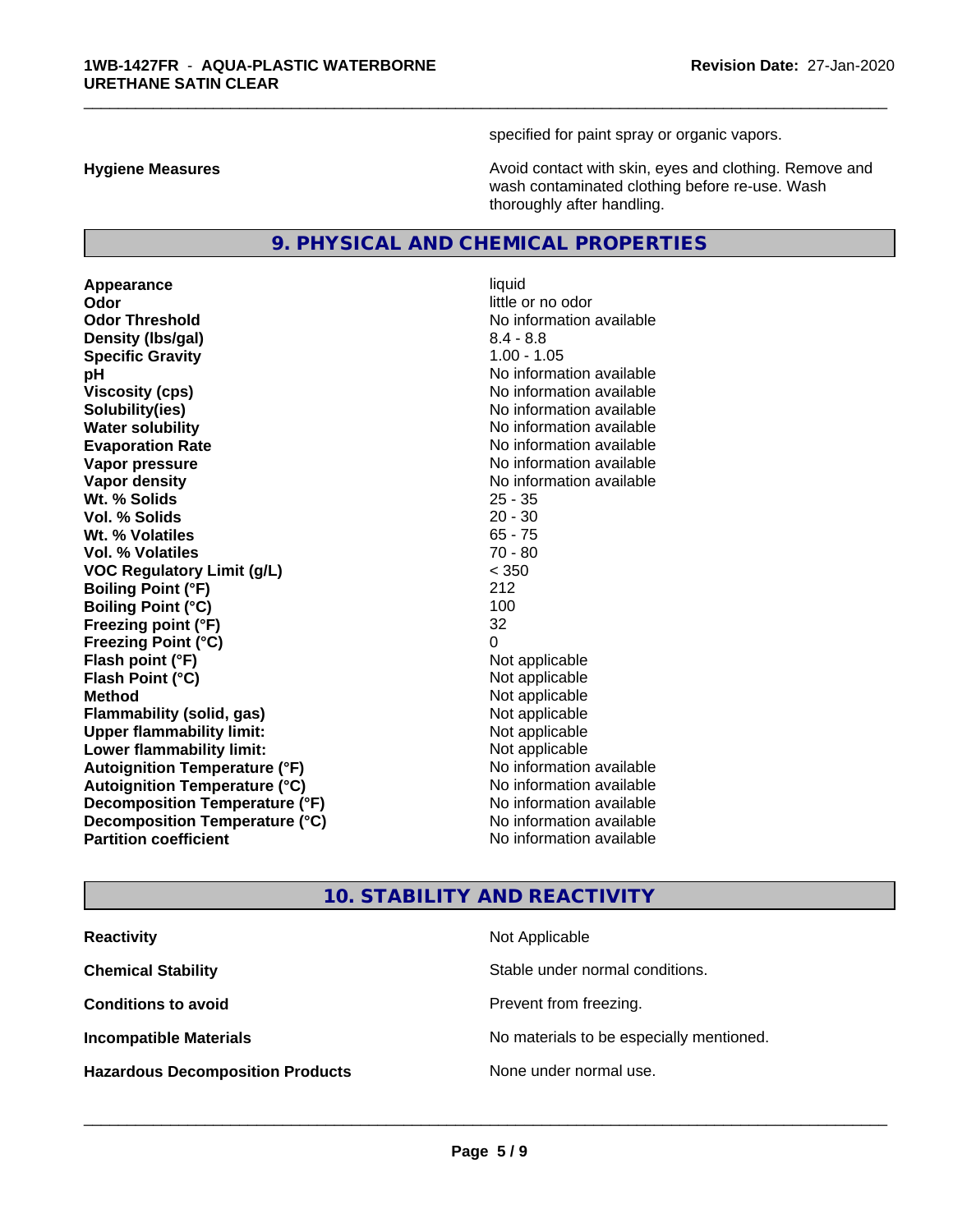**Possibility of hazardous reactions** None under normal conditions of use.

# **11. TOXICOLOGICAL INFORMATION**

#### **Product Information Information on likely routes of exposure**

**Acute Toxicity** 

**Principal Routes of Exposure Exposure** Eye contact, skin contact and inhalation.

**Product Information Information Information No information available** 

\_\_\_\_\_\_\_\_\_\_\_\_\_\_\_\_\_\_\_\_\_\_\_\_\_\_\_\_\_\_\_\_\_\_\_\_\_\_\_\_\_\_\_\_\_\_\_\_\_\_\_\_\_\_\_\_\_\_\_\_\_\_\_\_\_\_\_\_\_\_\_\_\_\_\_\_\_\_\_\_\_\_\_\_\_\_\_\_\_\_\_\_\_

#### **<u>Symptoms related to the physical, chemical and toxicological characteristics</u>**

**Symptoms** No information available

#### **Delayed and immediate effects as well as chronic effects from short and long-term exposure**

| Eye contact                     | May cause slight irritation                              |
|---------------------------------|----------------------------------------------------------|
| <b>Skin contact</b>             | Substance may cause slight skin irritation. Prolonged or |
|                                 | repeated contact may dry skin and cause irritation.      |
| <b>Inhalation</b>               | May cause irritation of respiratory tract.               |
| Ingestion                       | Ingestion may cause gastrointestinal irritation, nausea, |
|                                 | vomiting and diarrhea.                                   |
| <b>Sensitization</b>            | No information available.                                |
| <b>Neurological Effects</b>     | No information available.                                |
| <b>Mutagenic Effects</b>        | No information available.                                |
| <b>Reproductive Effects</b>     | May damage fertility or the unborn child.                |
| <b>Developmental Effects</b>    | No information available.                                |
| Target organ effects            | No information available.                                |
| <b>STOT - single exposure</b>   | No information available.                                |
| <b>STOT - repeated exposure</b> | No information available.                                |
| Other adverse effects           | No information available.                                |
| <b>Aspiration Hazard</b>        | No information available.                                |
|                                 |                                                          |

#### **Numerical measures of toxicity**

**The following values are calculated based on chapter 3.1 of the GHS document**

| ATEmix (oral)                        | 30898 mg/kg |
|--------------------------------------|-------------|
| <b>ATEmix (dermal)</b>               | 12881 mg/kg |
| <b>ATEmix (inhalation-dust/mist)</b> | 147.6 mg/L  |

#### **Component Information**

| Chemical name                                        | Oral LD50            | Dermal LD50                                     | Inhalation LC50 |
|------------------------------------------------------|----------------------|-------------------------------------------------|-----------------|
| Diethylene glycol monomethyl ether<br>$111 - 77 - 3$ | $= 4$ mL/kg (Rat)    | $= 650$ mg/kg (Rabbit) = 2500<br>µL/kg (Rabbit) |                 |
| Propylene glycol<br>$57 - 55 - 6$                    | $= 20$ g/kg (Rat)    | $= 20800$ mg/kg (Rabbit)                        |                 |
| Propanoic acid, 2-methyl-,<br>monoester with         | $=$ 3200 mg/kg (Rat) | $> 15200$ mg/kg (Rat)                           |                 |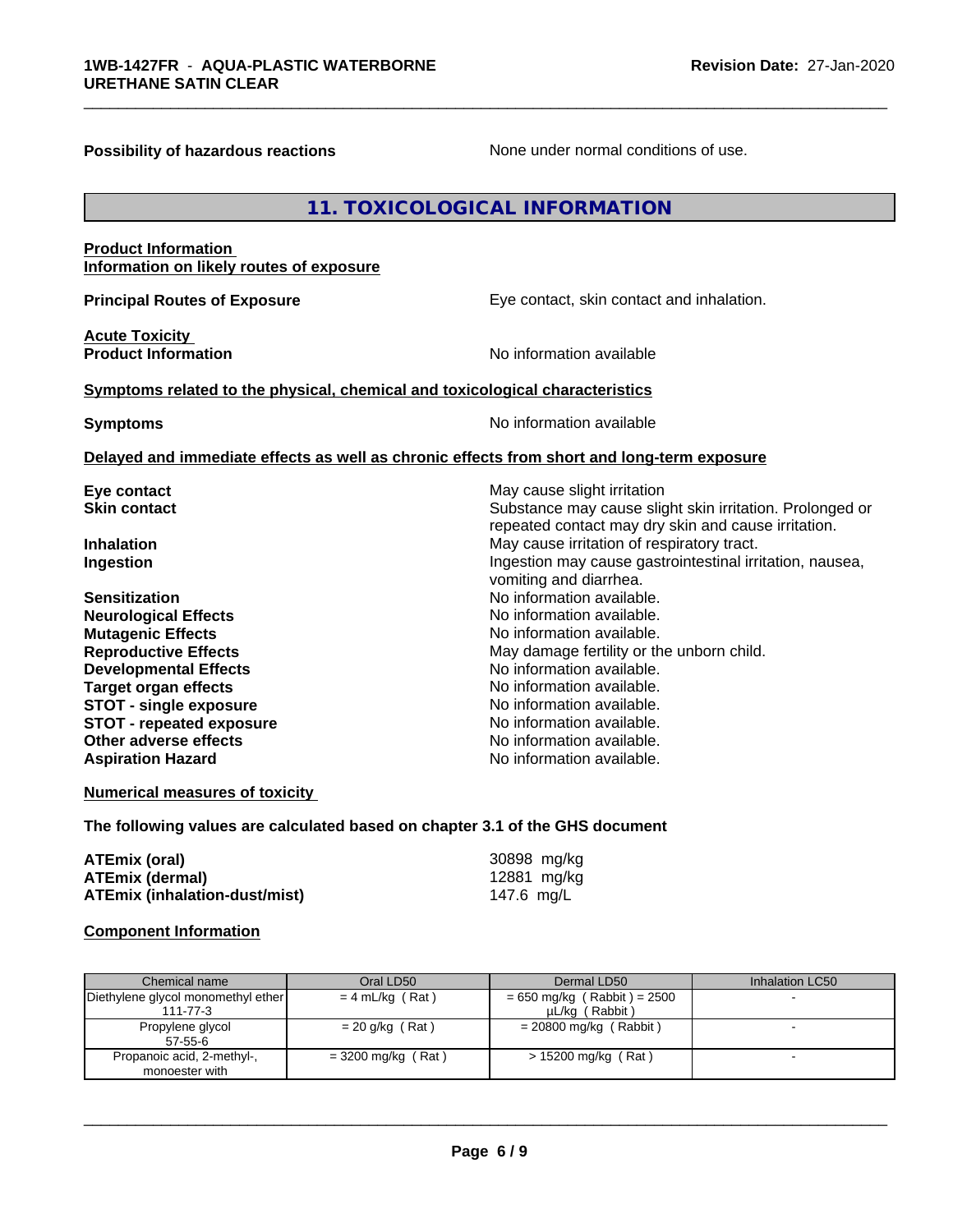| 2,2,4-trimethyl-1,3-pentanediol<br>25265-77-4 |                      |                   |                        |
|-----------------------------------------------|----------------------|-------------------|------------------------|
| 1-Methyl-2-pyrrolidinone<br>872-50-4          | $=$ 3914 mg/kg (Rat) | = 8 g/kg (Rabbit) | > 5.1 mg/L (Rat) 4 h   |
| Ammonia<br>7664-41-7                          | $=$ 350 mg/kg (Rat)  |                   | $= 2000$ ppm (Rat) 4 h |

\_\_\_\_\_\_\_\_\_\_\_\_\_\_\_\_\_\_\_\_\_\_\_\_\_\_\_\_\_\_\_\_\_\_\_\_\_\_\_\_\_\_\_\_\_\_\_\_\_\_\_\_\_\_\_\_\_\_\_\_\_\_\_\_\_\_\_\_\_\_\_\_\_\_\_\_\_\_\_\_\_\_\_\_\_\_\_\_\_\_\_\_\_

#### **Carcinogenicity**

*There are no known carcinogenic chemicals in this product above reportable levels.*

# **12. ECOLOGICAL INFORMATION**

## **Ecotoxicity Effects**

The environmental impact of this product has not been fully investigated.

# **Product Information**

#### **Acute Toxicity to Fish**

No information available

#### **Acute Toxicity to Aquatic Invertebrates**

No information available

#### **Acute Toxicity to Aquatic Plants**

No information available

#### **Persistence / Degradability**

No information available.

#### **Bioaccumulation**

There is no data for this product.

## **Mobility in Environmental Media**

No information available.

#### **Ozone**

No information available

#### **Component Information**

#### **Acute Toxicity to Fish**

Propylene glycol LC50: 710 mg/L (Fathead Minnow - 96 hr.)

#### **Acute Toxicity to Aquatic Invertebrates**

Propylene glycol \_\_\_\_\_\_\_\_\_\_\_\_\_\_\_\_\_\_\_\_\_\_\_\_\_\_\_\_\_\_\_\_\_\_\_\_\_\_\_\_\_\_\_\_\_\_\_\_\_\_\_\_\_\_\_\_\_\_\_\_\_\_\_\_\_\_\_\_\_\_\_\_\_\_\_\_\_\_\_\_\_\_\_\_\_\_\_\_\_\_\_\_\_ EC50: > 10000 mg/L (Daphnia magna - 24 hr.)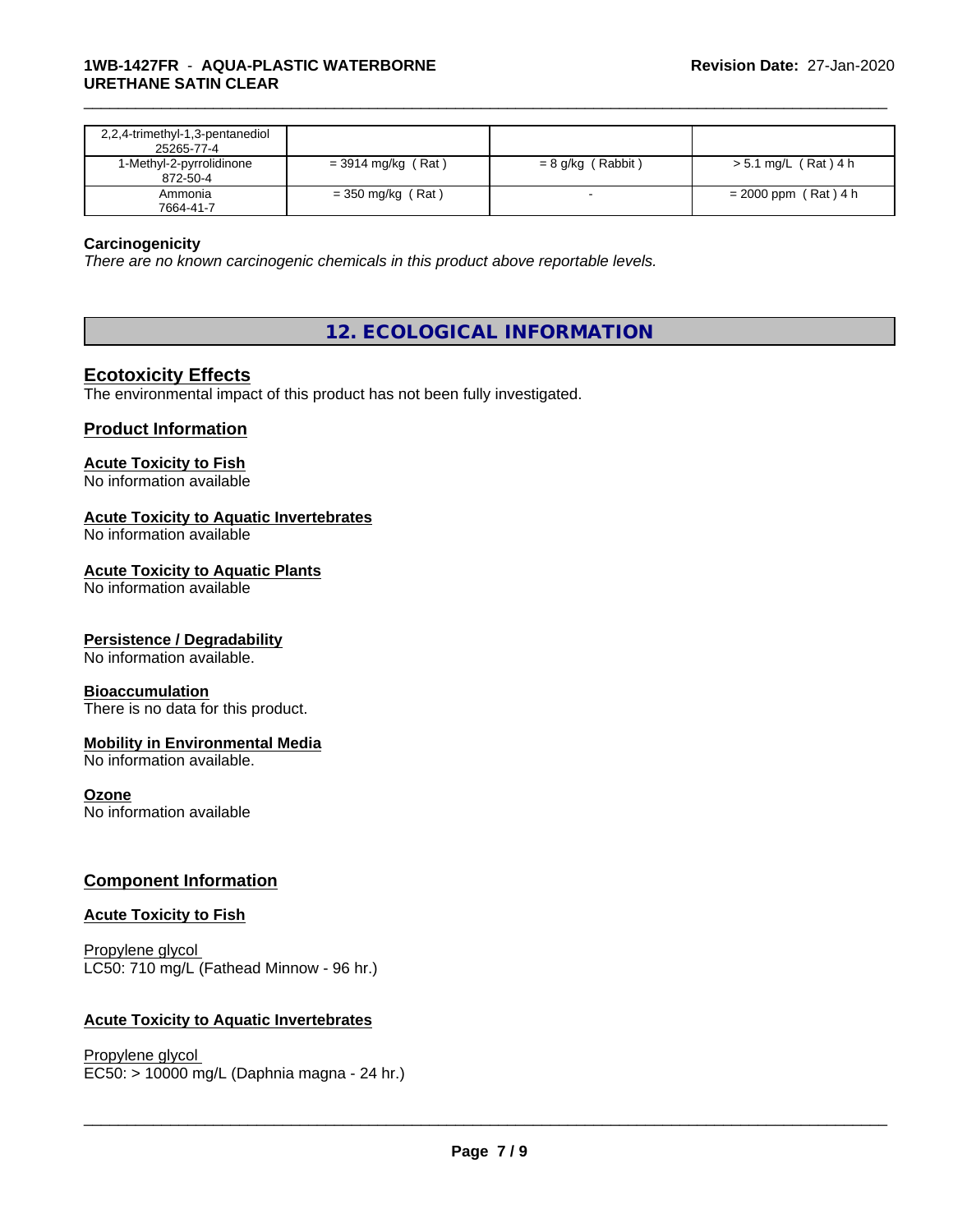#### **Acute Toxicity to Aquatic Plants**

No information available

# **13. DISPOSAL CONSIDERATIONS**

**Waste Disposal Method Dispose of in accordance with federal, state, provincial,** and local regulations. Local requirements may vary, consult your sanitation department or state-designated environmental protection agency for more disposal options.

**14. TRANSPORT INFORMATION**

**TDG** Not regulated

\_\_\_\_\_\_\_\_\_\_\_\_\_\_\_\_\_\_\_\_\_\_\_\_\_\_\_\_\_\_\_\_\_\_\_\_\_\_\_\_\_\_\_\_\_\_\_\_\_\_\_\_\_\_\_\_\_\_\_\_\_\_\_\_\_\_\_\_\_\_\_\_\_\_\_\_\_\_\_\_\_\_\_\_\_\_\_\_\_\_\_\_\_

**ICAO / IATA** Not regulated

**IMDG / IMO** Not regulated

**15. REGULATORY INFORMATION**

# **International Inventories**

| <b>TSCA: United States</b> | Yes - All components are listed or exempt. |
|----------------------------|--------------------------------------------|
| <b>DSL: Canada</b>         | Yes - All components are listed or exempt. |

# **National Pollutant Release Inventory (NPRI)**

#### **NPRI Parts 1- 4**

This product contains the following Parts 1-4 NPRI chemicals:

| Chemical name                      | CAS No.   | Weight-%      | <b>NPRI Parts 1-4</b> |  |
|------------------------------------|-----------|---------------|-----------------------|--|
| Diethylene glycol monomethyl ether | 111-77-3  | - 5%          | ∟isted                |  |
| 1-Methyl-2-pyrrolidinone           | 872-50-4  | - 5%          | ∟isted                |  |
| Ammonia                            | 7664-41-7 | $0.1 - 0.25%$ | ∟isted                |  |

# **NPRI Part 5**

This product contains the following NPRI Part 5 Chemicals:

*None*

#### **WHMIS Regulatory Status**

This product has been classified in accordance with the hazard criteria of the Hazardous Products Regulations (HPR) and the SDS contains all the information required by the HPR.